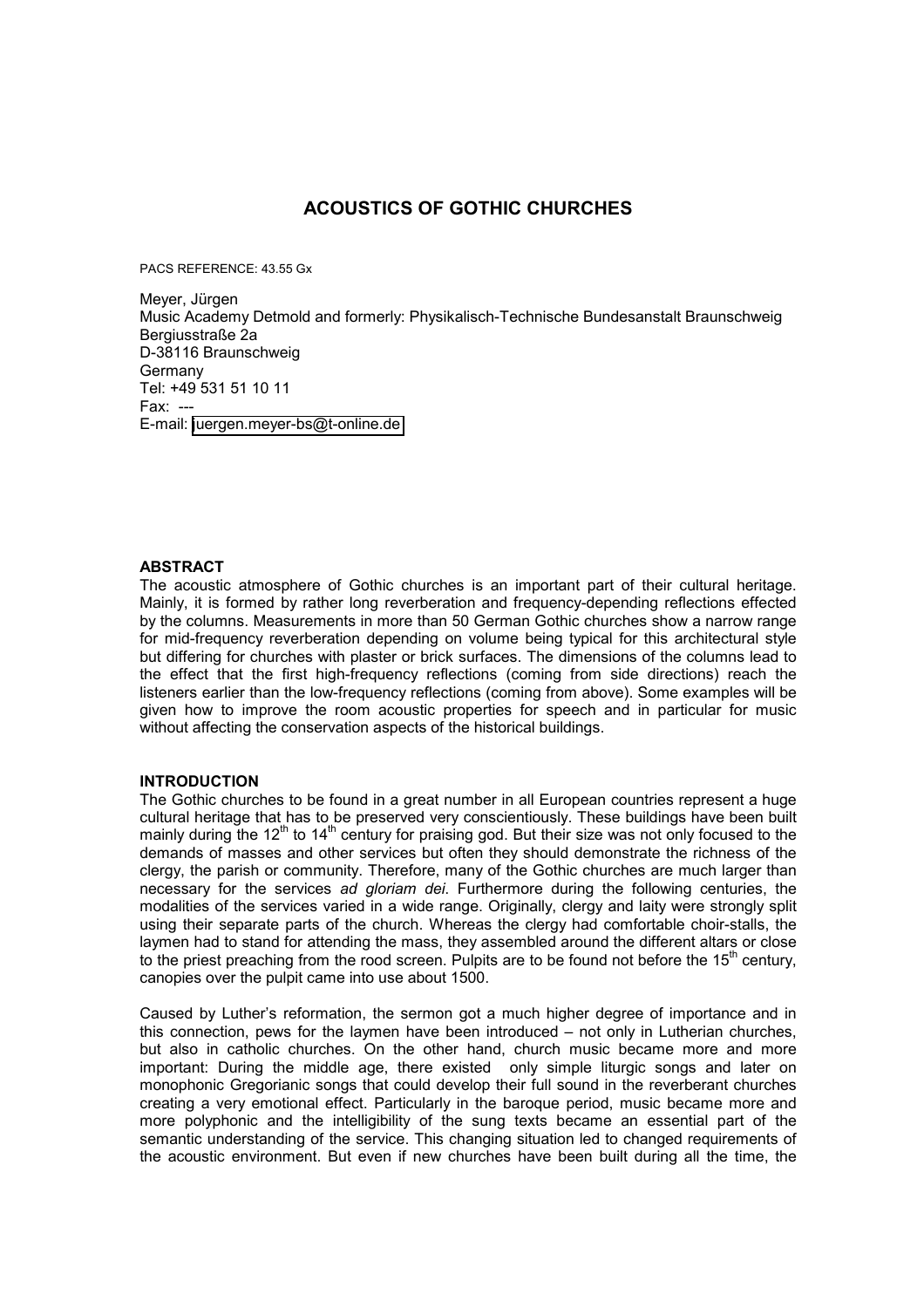Gothic churches kept in use – sometimes with remodelled interior. Therefore the questions arise, whether there are typical acoustic properties of the Gothic churches that have to be maintained under monument preserving aspects and – nevertheless - which possibilities may exist for improving the acoustic situation for listeners as well as for speakers and musicians according to the present demands. As there are great differences in architectural concepts and details of the Gothic churches to be found in different European countries, these questions shall be discussed in the following restrained only to German churches.

# **REVERBERATION TIME**

#### Mid-frequency Reverberation

As well known, the reverberation time is the most important physical parameter for describing the acoustic behaviour of historic churches since the sound field generated in theses rooms shows a high degree of diffusion – in contrast to many modern churches. The reverberation time including its dependence on frequency is primarily determined by the room bounding surfaces and additionally by furniture and decoration and by the audience. Furthermore, the volume of the room plays an important role. The volume of Gothic churches varies in a very wide range from small village churches with about 1.000 m<sup>3</sup> to large cathedrals with more than 100.000  $\mathrm{m}^3$ ; for example: the Cologne cathedral has a volume of 235.000  $\mathrm{m}^3$ .

As the largest part of the room surfaces consists of plaster or uncovered stones, the roughness and porosity of these areas determines the main part of the sound absorption. In this connection it should be mentioned that the columns or pillars enlarge the entire surface area of the room in a essential way: in most churches the ratio between the area of the walls and the surface of the pillars is in the order of 1 : 0.25 to 1 : 0.3, that means pillars enlarge the wall absorption by a quarter or more; in special cases of extreme thick pillars, the enlargement of the wall surface by pillars reaches the order of 50 %. For mid-frequencies, the typical absorption coefficient of the walls and columns lies between 0.075 and 0.10 if the stones are covered by plaster in a more or less traditional way.

Measurements of the reverberation time in more than 50 (unoccupied) Gothic churches lead to the interesting result that there exists a rather narrow range for the mid-frequency reverberation time that rises with increasing volume from values about 2.5 to 3.8 s at 3.000 m<sup>3</sup> until 9 to 10 s at 100.000  $m^3$ . It can be described by the form:

$$
T_m = 4.4 \text{ lg} \frac{V}{V_0} - 12.4 \qquad \begin{array}{c} T_m \text{ in s} \\ V \text{ in m}^3 \\ V_0 = 1 \text{ m}^3 \end{array}
$$

This form is valid for churches from about 2.000 m<sup>3</sup> to 250.000 m<sup>3</sup>; the individual values vary in a range of  $\pm$  0.7 s for churches of medium size and of about  $\pm$  0.6 s for small and for very large churches. Obviously, this range of the mid-frequency reverberation time is a style-related property of the Gothic churches creating the typical acoustic atmosphere of these rooms.

But there are two groups of exceptions. In Northern Germany, many churches are made by brick and more or less large parts of these stones are uncovered or painted only by porous colour. As brick has a higher porosity than natural stones or plaster, the sound absorption is distinctly higher, typical for mid-frequencies is an absorption coefficient of about 0.13, i. e. about 50 % higher than for plastered surfaces. Measurements lead to the result that the midfrequency reverberation time of brick churches can be described by

$$
T_m = 3 \lg \frac{V}{V_0}
$$

This form is valid at least for churches having a volume between 3.000 m<sup>3</sup> and 80.000 m<sup>3</sup>; the individual values vary by not more than  $\pm$  0.5 s. That means in those churches, typical values for the reverberation time are in the order of 3 s for 6.000 m<sup>3</sup> and 5 s for 30.000 m<sup>3</sup>.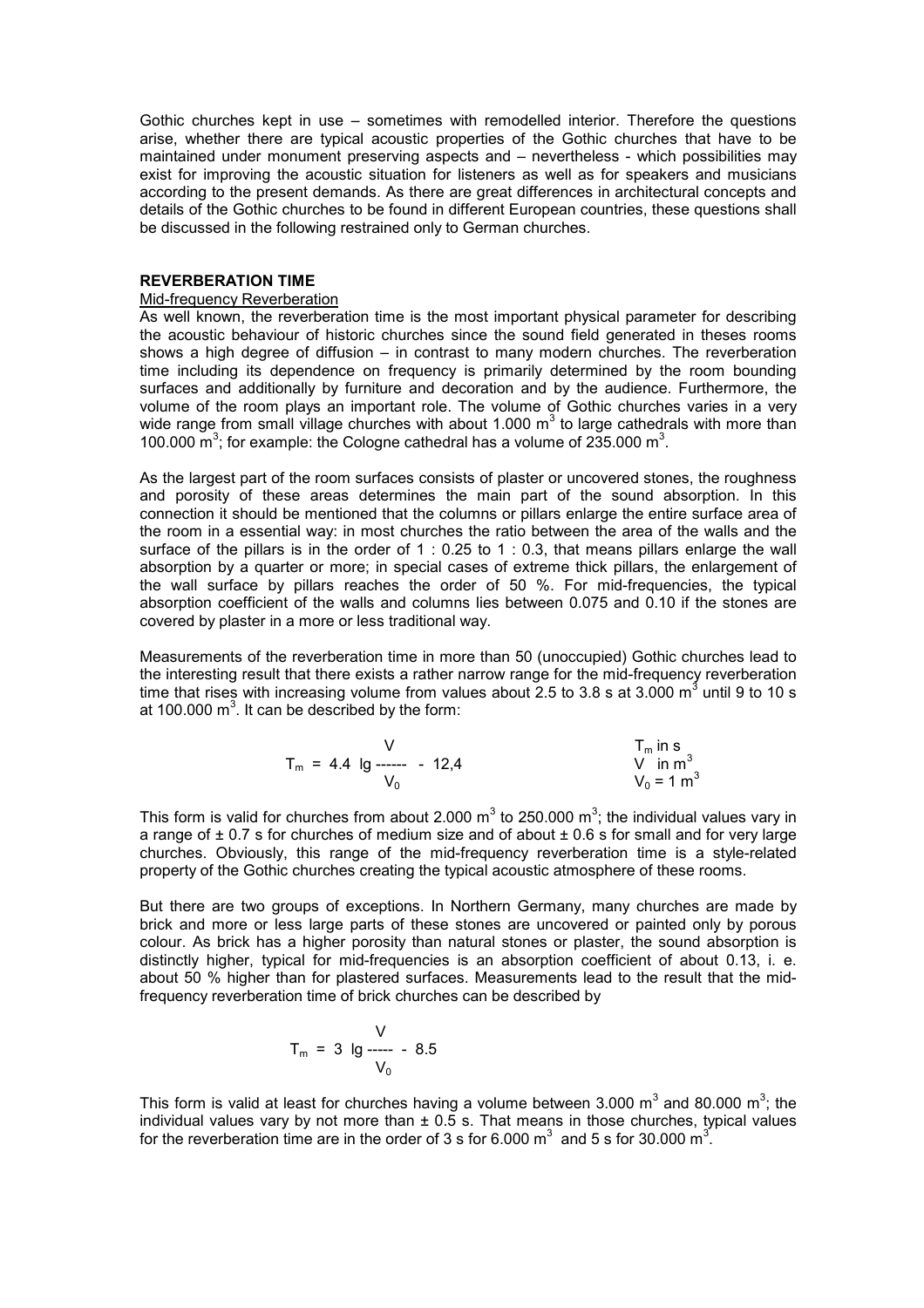On the other hand, there are to be found some Gothic churches having a much longer reverberation time than described above as typical. The mid-frequency reverberation time in these churches reaches values up to twice the characteristic values of churches with plastered surfaces. For example in several churches having a volume of about 20.000  $m^3$ , a midfrequency reverberation time between 9 s and 11.5 s has been measured. The reason for this extremely long reverberation is the fact that these rooms have been restored (after destruction during the war) or renovated later on by using a very tight and unporous plaster and covering paint. Furthermore the furniture and decoration has been reduced to a minimum in a very puristic way. Comparing these extremely long reverberation times with the style-related values mentioned above, one has to conclude that they don't agree with the characteristic acoustic atmosphere typical for Gothic churches.

#### Frequency Dependence of Reverberation

Besides the mid-frequency reverberation, the frequency dependence of the reverberation time plays an important role for characterising the acoustic behaviour of churches because the variation of the reverberation time with frequency is much more pronounced than in concert halls or opera houses. Caused by the architectural style, hard surfaces prevail and there are only small areas that are fit for vibration like wooden parts of the floor, windows or - seldom wooden galleries. Therefore, the main tendency of the reverberation curve is increasing to lower frequencies. There has not been found any Gothic church with a reverberation curve decreasing towards lower frequencies as often to be found in baroque churches.

As a measure for this increase, the ratio between the higher value to be found in the 125-Hzoctave or the 250-Hz-octave and the value for mid-frequencies (average of the 500-Hz-octve and the 1000-Hz-octave) shall be considered. Statistically seen, the increase of the reverberation time towards low frequencies varies between 5 and 50 % of the value for midfrequencies. For churches with plastered surfaces, the increase mostly is concentrated in the range between 1.1 and 1.25, even if higher ratios are to be found. In brick churches, the ratio mainly lies between 1.05 and 1.15, that means in general the rise is little more gentle, but also ratios up to 1.5 occur showing an extremely strong increase of the reverberation time towards low frequencies.

The most important areas for low-frequency absorption are the windows. Usually they consist of stained glass having little thickness; and it is a remarkable fact that the very old platelets often have a thickness in the order of only 1 mm. Later on, little thicker platelets were used. As there is not any closed air cavity behind the vibrating plate, there exists nearly no resonance effect and the sound absorption of the windows includes very low frequencies too. If in our times a second plane is added to windows (for example for sound insolation), a stronger resonance is generated by the combination of stained glass and cavity that tunes the window distinctly higher (up to about 500 Hz!) and the low frequency absorption of the window is reduced.

In Gothic churches, the portion of the window area related to the entire room surfaces (not only walls) varies in a rather wide range from about 2 to 12 %. Accordingly, the influence to the low frequency reverberation is more or less strong. Even if some other architectural details may contribute to the low-frequency sound absorption, a statistical dependence on the window area is to be seen: If the portion of the windows is not more than 4 % of the entire surface area, the increase of the reverberation time towards low frequencies is 25 % and more. Churches with a window portion of 8 % and more show only an increase of less than 10 %; as a remarkable example, the Erfurt Dom Church (volume 33.500 m<sup>3</sup>) may be mentioned: it has a window portion of 12 % and an increase of the reverberation time towards low frequencies of only 5 % (Measurement by Tennhardt and Stendel, 1995).

The reverberation time at higher frequencies does not depend as much on the architectural style, as on one hand the porosity and roughness of the mainly used materials and therefore the absorption coefficients do not differ as much, and one the other hand, the energy loss by dissipation increases by frequency. As the influence of the dissipation on the reverberation rises by the volume, the ratio between theses energy losses and the sound absorption by surfaces rises by increasing volume. In the Ulm Münster (volume 105.000  $m^3$ ) e.g. the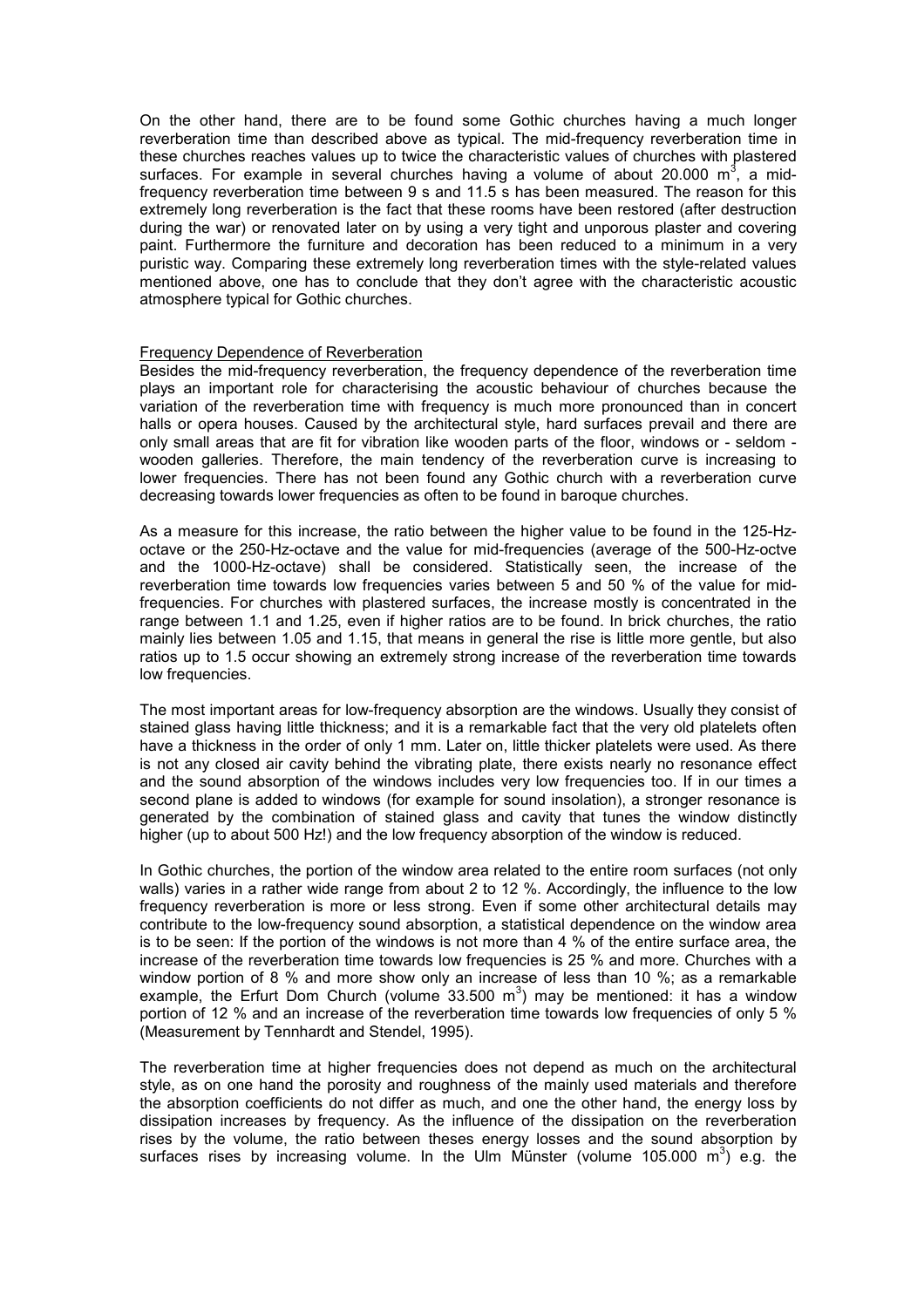reverberation time for 4000 Hz is 5,7 s when unoccupied; according to Sabine's formula an entire effective absorption area of about 3000  $m^2$  would be related to this. Considering usual climatic conditions, the dissipation losses in this church would be equal to 2500  $m^2$ , that means that the reverberation time at 4000 Hz would be determined with more than 80 % by the dissipation. Even in medium-sized churches (volume about 15.000 m<sup>3</sup>) the influence of the dissipation on the reverberation time at 4000 Hz lies in the order of 30 %.

# **DIRECT SOUND AND FIRST REFLECTIONS**

# Influence of Pillars and Columns

In Gothic churches, the propagation of direct sound and first reflections is formed in a special way by the architectural structure of the building; this concerns the pillars and columns that divide the room into three or five naves as well as the shape of the vault. First of all, the direct sound radiated towards the aisles is shadowed by the pillars. Columns and pillars can be more or less thick, usually the ratio between the diameter of the pillars and the open space between them is in the order of 1 : 2 to 1 : 4.5. That leads to the result that 30 to 50 % of the area of the aisles cannot be seen from the position of the speaker; for the sound of the organ, this portion would be still higher. Additionally considering that the direct sound ray which just touches the pillar is attenuated by about 5 dB for medium and high frequencies because of the bending, one can expect that the part of seats where the direct sound is not affected adversely may be greater than the percentage mentioned above. On the other hand, low frequency components will be distributed more equalised over the whole area of the aisles; therefore the clarity as well as the sound colour vary in a high degree.

For listeners seating in the nave, the influence of the pillars on sound is particularly remarkable. As the pillars act as reflectors having limited size, a limiting frequency occurs for an effective reflection. In addition to the size of the reflecting area, the angle of sound incidence and the distance from the reflector to the sound source as well as to the listener influences this limiting frequency: The larger the distances, the higher the limiting frequency (Cremer, 1953). For a sound source on the organ gallery, typical values of the limiting frequency vary between 1000 and 1500 Hz, in case of very thick pillars it can be shifted down to about 750 Hz. Above this limiting frequency, an approximately total reflection can be expected. Below this frequency, the reflected energy is attenuated by 6 dB / oct (Rindel, 1992). If the frequency is lower by a factor of 4.5 of the limiting frequency (i.e. little more than two octaves), the reflected sound energy is attenuated by 13 dB, that means 95 % of the incident sound energy is bent around the pillar; according to the range of limiting frequencies mentioned, this approximately total diffraction occurs below about 250 to 300 Hz. For a speaker in the pulpit or in front of the altar, similar values occur.

For the listeners' impression, this frequency dividing effect is very important. The diffuse highfrequency reflections generated by columns or compound pillars reach the listeners with very short delay. As the width of the nave mostly does not exceed 8 to 9 m, typical delay times for the first lateral reflections of high-frequency components are shorter than 10 ms. By way of contrast, the first low frequency reflections arrive much later: If the sound source is positioned only few steps higher than the audiences, first low-frequency-reflections come from the side walls having delay times about 30 ms and more; if the sound source is located on the organ gallery, first low-frequency reflections come via the vaulting and the delay times can be little shorter, particularly for an rather high located organ it may be in the order of "only" 20 ms but still clearly later than the high-frequency reflections. It seems the effect that the first highfrequency reflections arrive from lateral directions and the first low-frequency arrive later on and from above makes an essential contribution to the special "sacral" atmosphere of Gothic churches (J. Meyer, 2001).

Concerning the sound of the organ, it should be mentioned that the main components of the mixed voices like "Mixtur" or "Cimbel" fall into the range of the high-frequency reflections as well as the articulation noise ("speaking") of all (!) pipes, even in the low stops. That enhances the brilliance of the tutti sound and the clarity of the tone onsets very much. On the other hand, the later reflections of the low frequency components lead – together with the rise of the reverberation time towards low frequencies – to a prolongation of the initial tone development.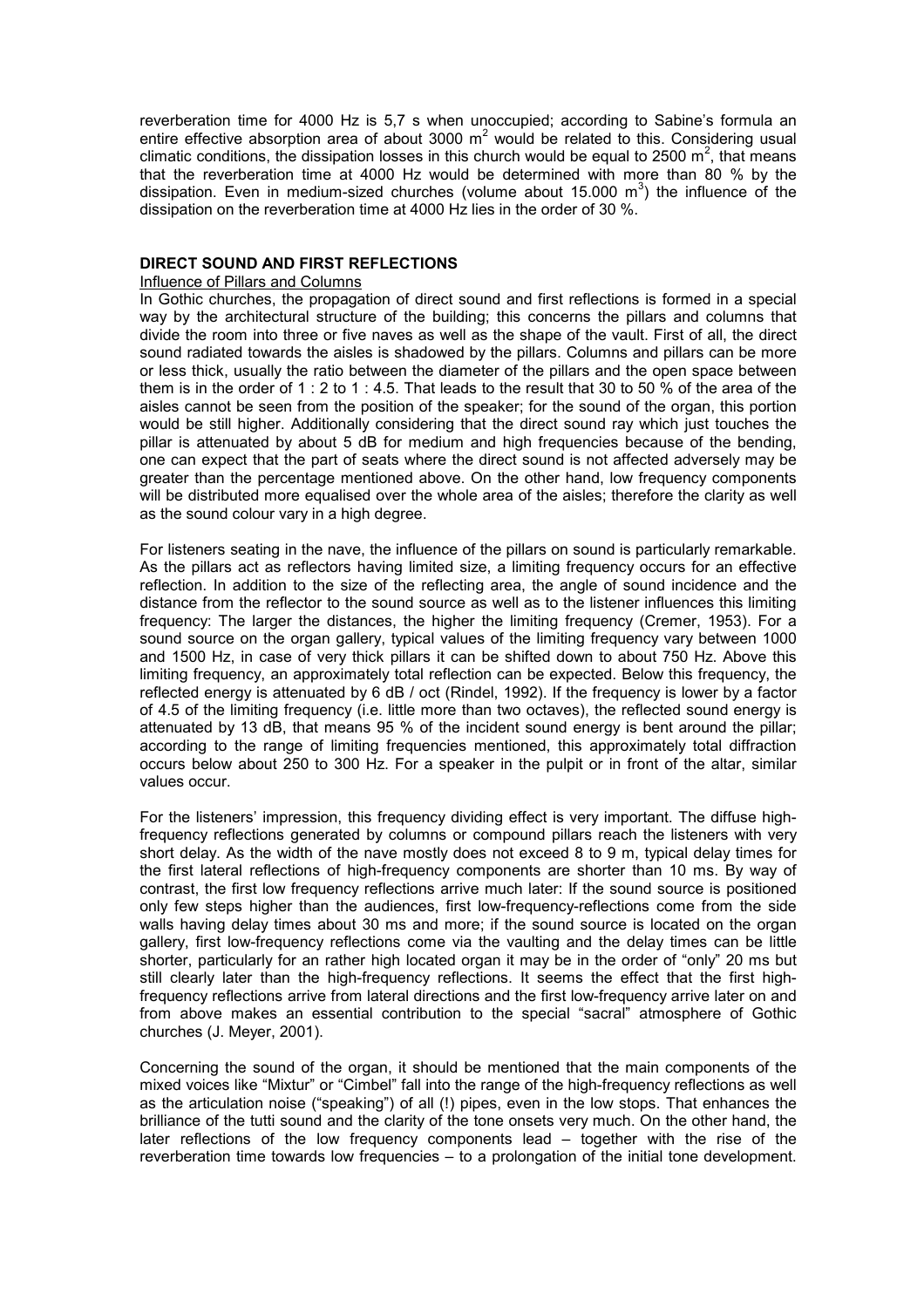Caused by this temporal fine structure of the tonal onset, the low frequency components seem to be softer and weaker, as the experiences of the first New York Philharmonic Hall have shown (E. Meyer and Kuttruff, 1963). That means the loudness of the low frequency components generated in Gothic churches is not as high as to be expected considering only the radiated sound energy and the frequency dependence of the reverberation time.

#### Influence of vaulting form

Another point of interest is the influence of the different vaulting shapes on the sound transmission via vaulting reflections. Mostly, Gothic churches have so called groined vaults. With many of them the top line in length direction is approximately a straight line over the whole length of the church; there are only four rather small triangular caps drawn down at the pillars. With this kind of vaulting, about 70 % of the vault area are not lower than 0.5 m below the top. That means that the vaulting effects like a plain ceiling with some diffusing elements and there is a good sound propagation by forward reflections reaching the full length of the church. Some churches have top lines in length direction with little stronger arching drawn down by about 1 to 1.5 m from the keystone which is the highest point. Consequently, a larger part of the vault surface is drawn down, only about 20 % are not lower than 0.5 m below the top and a great part is to be found between 1 and 3 m below the top. In such cases, the reflections may be little focused, but they are spread over the whole length of the church too.

Quite another effect happens with so called cambered vaultings, that rise from the keystone to all sides into a higher arch before drawn down to the transverse arch that – even on the length axis of the church - can be about 4 m lower than the highest part of the vaulting. Particularly for the organ sound or other sources on a high gallery, this leads to the effect, that the direct sound runs – even on the middle axis – against vault areas and is reflected steeply down (in the first bay) or backwards (in the other bays). Therefore it can occur that middle and high-frequency reflections reach only the audience sitting in the first two bays (numbered from the organ) and that a the transit to the third bay the sound impression immediately changes towards a less brilliant timbre and reduced clarity. This has to be compensated by the organ maker by a rather sharp intonation particularly in the higher stops.

# **FEASIBILITIES FOR MODIFICATIONS**

# Acoustical and Conservatory Demands

Because of the rather long reverberation time of many larger churches, the congregations are often dissatisfied with the acoustic properties and ask for improving. This concerns not only the speech intelligibility that might be improved by loudspeakers, but also the clarity of music. On the other hand, organs need a long reverberation for two reasons: First, the decay time of the organ sound itself is extremely short (100 to 150 ms for 60 dB) and an abrupt end of a chord is very disturbing (the more the louder the chord), and second, a great part of the organ music has been composed considering long reverberation of the room, that applies to German baroque compositions as well as particularly for French romantic music. Extensive research on subjective judgements of the reverberation time resulted in a well defined range for "good acoustics" of unoccupied churches: the lower limit of the mid-frequency reverberation time rises from a value of 1,2 at 1.000 m<sup>3</sup> over 2 s at 3.000 m<sup>3</sup> to 4 s at 20.000 m<sup>3</sup>. The upper limit rises from 1.9 s at 1.000 m<sup>3</sup> over 3.3 s at 3.000 m<sup>3</sup> to 5.5 s at 20.000 m<sup>3</sup>. Within this range, the upper part is more convenient for music and leads to essential restrictions for speech; it is to be recommended, if church concerts with a great audience play an important role for the congregation.

A comparison of this recommended reverberation range with the style-related range for Gothic churches shows, that a good coincidence exists only for small churches up to 2.000  $\text{m}^3$ . With rising volume, the range for Gothic churches exceeds the recommending range, but until 15.000  $m<sup>3</sup>$  the lower part covers the upper part of the recommended range. Above about 15.000  $m<sup>3</sup>$  there isn't any covering of both ranges. Therefore the question arises, to which extent the reverberation time may be reduced without injuring the (acoustical!) conservatory aspects of historic buildings. A basis for an answer can be the threshold for distinguishing different reverberation times that lies in the order of 5 % for experienced listeners. Therefore